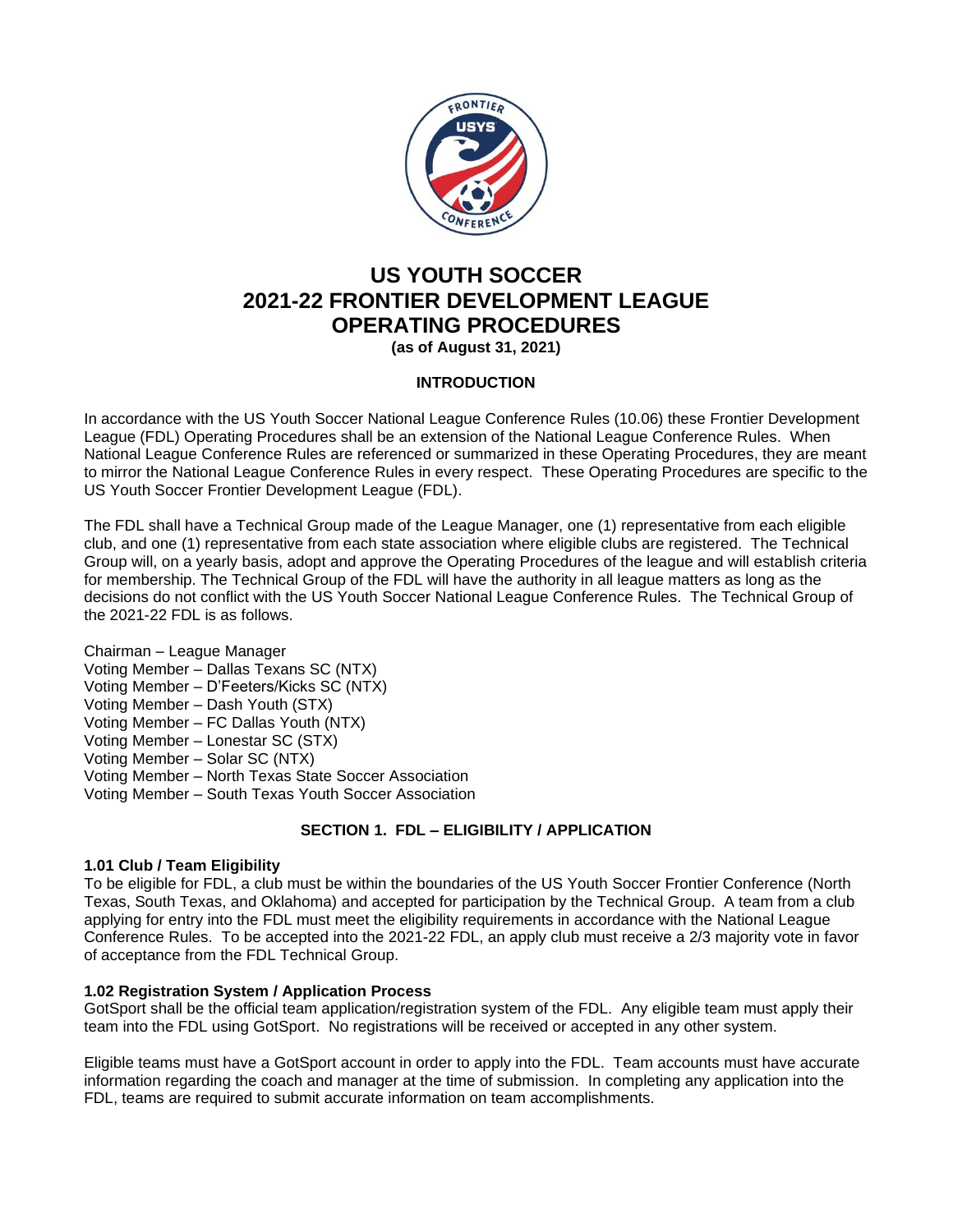# **1.03 Application Deadlines**

The new club application deadline is May 1, 2021 for the upcoming seasonal year, or as otherwise approved by the League Manager.

# **1.04 Application Agreement**

Any team applying to play in a FDL agrees to accept, abide by, and comply with all policies, rules, and decisions of the National League and further agrees to pay all fees that are due to the Frontier Conference for participation in the FDL by the applicable deadlines.

# **1.05 State Association Registration**

All eligible teams must be properly registered in their respective member State Association prior to acceptance into the FDL.

## **1.06 Fees and Other Expenses**

The Team Entry Fee to participate in the FDL is \$350 per team and is non-refundable if a team is accepted into the FDL and later drops out. Team Entry Fees are payable to US Youth Soccer. The Team Entry Fee does not include fees for referees, fields, medical, or other hosting costs. The "Home" club will be responsible for all operational expenses related to the hosting "Home" matches.

# **SECTION 2. FDL – LEAGUE STRUCTURE AND QUALIFICATION**

# **2.01 Structure**

The 2021-22 FDL will include the following Girls age groups:

- 13 and Under (13U) for players born on January 1, 2009 or later
- 14 and Under (14U) for players born on January 1, 2008 or later
- 15 and Under (15U) for players born on January 1, 2007 or later
- 16 and Under (16U) for players born on January 1, 2006 or later
- 17 and Under (17U) for players born on January 1, 2005 or later
- 18/19 and Under (19U) for players born on January 1, 2003 or later

Within the FDL there will be a single tier of competition. Teams will play a double round-robin within each age group.

## **2.02 Determination of Format**

Each team will be expected to compete in home and away matches against each of the teams in the FDL. The FDL schedule is managed by each member club.

## **2.03 Qualification**

Each eligible club may submit up to two (2) teams in each age group of the FDL. The club will determine the formation of each eligible team.

# **SECTION 3. FDL – TEAM ROSTERS**

## **3.01 Team Rosters**

The official Team Roster for FDL shall be in GotSport. Teams are responsible for ensuring that their GotSport FDL Team Roster (with regards to Primary Players) is identical to their Official State Association Roster. The GotSport roster must be accurate by 24 hours prior to a team's first match of the season. A team's State Association may impose an earlier deadline. Additions to the Team Roster, subject to the requirements of a team's State Association, must be updated in the GotSport roster no later than Friday at 12pm CT prior to a FDL weekend of play, or in the case of a weeknight match, no later than 24 hours prior to the weeknight match.

FDL teams may create a Club Pass Roster in GotSport, which is the pool of Club Pass players designated for use by a specific team. Any club pass player must be added to the Club Pass Roster and Match Card no later than Friday at 12pm CT prior to a FDL weekend of play, or in the case of a weeknight match, no later than 24 hours prior to the weeknight match. Any club pass player, once added to a team's Club Pass Roster, cannot be removed until the completion of the Conference season.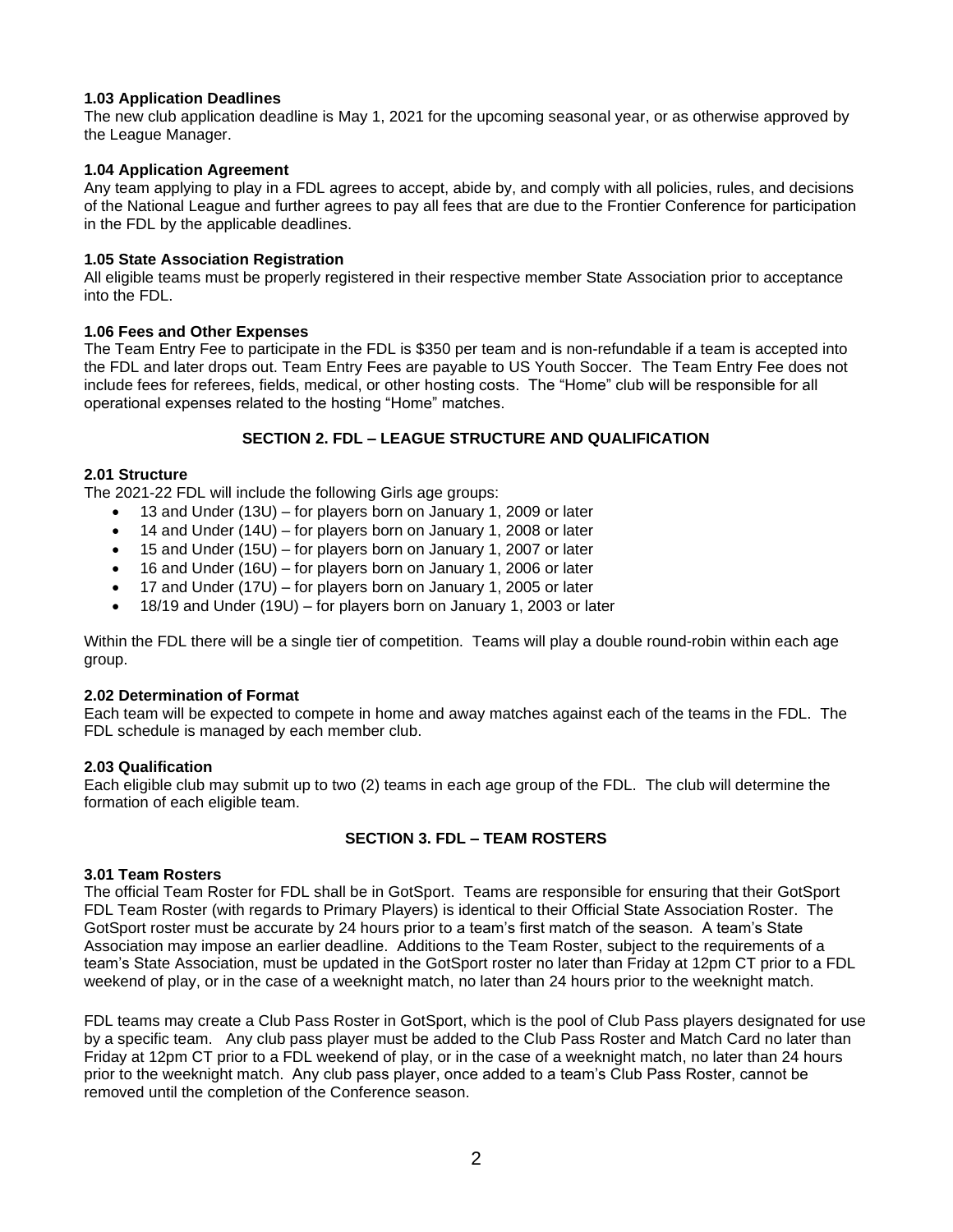# **3.02 Player Eligibility and Limitations**

All players must be current US Youth Soccer members and have member passes that have been approved by their respective State Association.

A player in FDL may only play for one (1) team in the Conference Division in which their primary team is participating. For example, if a club has two (2) teams in an age group of FDL, primary and club pass players may only play on one (1) of those teams during the Conference season, not both.

A player may play for only one (1) Conference team during any single day. Once a player is on the roster of a team in a Conference Division and such team has played one (1) match in Conference competition, such player may not appear on another team's roster in such Conference Division during the remainder of the Conference season.

During the Conference season, a Goalkeeper may be listed on up to two (2) Conference team match day team lineups per day from the same club, with the written consent by the Conference League Manager. A Goalkeeper may not play on more than one team in the same gender age group of a Conference Division, and is subject to the same standards as club pass players.

## **3.03 Team Match Day Line-Ups**

Up to eighteen (18) players (inclusive of both primary players and club pass players) are eligible to play in each FDL match. Eligible players must be listed on the Team Match Day Line-Up (i.e GotSport Game Card). The GotSport Game Card will be the used as the official Team Match Day Line-Up prior to each FDL match, and the official Match Report following each FDL match. The process, timing, and verification of the Team Match Day Line-Up must be done in accordance with Section 9 (Match Day Procedures) of this document.

Players on the team roster who are not eligible/participating in a Conference match are allowed in the team bench area but must not be in uniform.

## **3.04 Playing of Ineligible Player**

In accordance with National League Conference Rules, a team that plays an ineligible player may be subject to disciplinary action including but not limited to: (a) forfeiture of the match; and (b) suspension of the team's coach from FDL competition. Additional disciplinary action could include (a) expulsion of the team from the FDL; and/or (b) any further action(s) as determined by the League Manager.

Accusations from teams of an ineligible player must be extensively substantiated and is incumbent on the accuser to provide concrete evidence of ineligibility.

## **3.05 Player Information**

The FDL may require participating teams to provide information on players for use in promoting the FDL and/or its teams and players. Upon request, teams are required to submit information regarding personal player history, competition history, roster history, and any other information that may help promote the league, player, or team.

# **SECTION 4. FDL – SCHEDULING AND MATCH MANAGEMENT**

# **4.01 Number of Matches**

The number of FDL matches will be determined by the number of teams in each age group. For the 2021-22 FDL season, each team will play a double round-robin in their age group.It is the intent of the FDL to play only one (1) match per day.

## **4.02 Location of Matches**

The location of FDL matches will be determined by the hosting club.

## **4.03 Match Schedules**

The clubs will have sole discretion in scheduling their home matches. In order to ensure consistency of match scheduling, each club shall follow the below standards:

- a) Clubs should work together to set a final schedule of games.
- b) No matches shall be scheduled prior to 9:00 AM unless the visiting club agrees.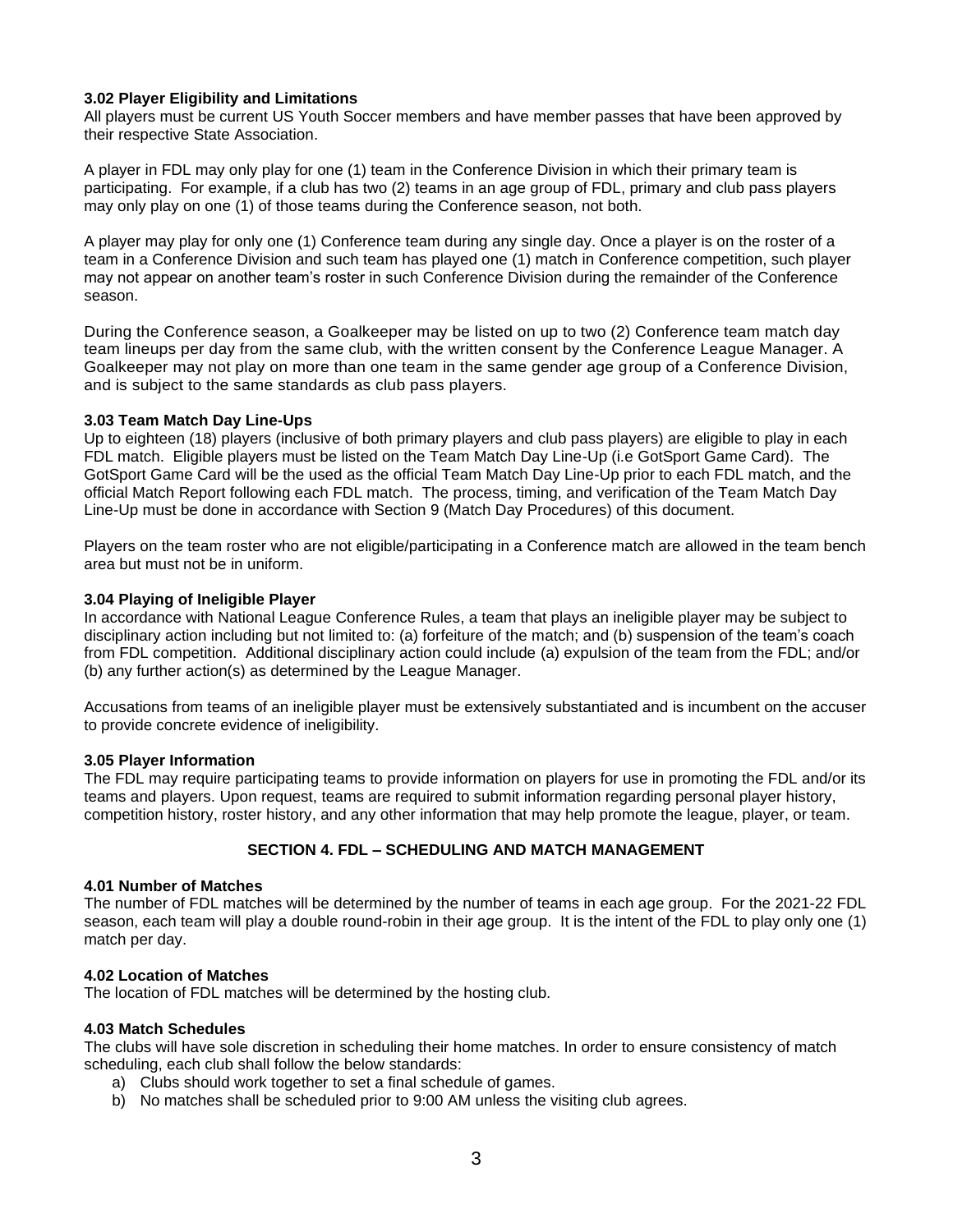- c) All matches must be scheduled to end at least 30 minutes prior to sunset, unless lights are provided and the visiting club agrees to later start times.
- d) All clubs are expected to schedule matches with professionalism and good will, meaning to not place any club at a competitive advantage or disadvantage.
- e) All matches played on the same day are expected to be played at the same facility, unless the visiting club agrees to multiple facilities being utilized.

# **4.04 Host Club Communication**

The host club is required to provide the visiting club with all match day details at least five (5) days prior to scheduled match. Match day details should include facility address, directions, weather forecast, fixture schedule, field numbers, etc. If there are weather related concerns, the hosting club shall address the situation and accurately communicate schedule changes (if necessary). Each club is responsible for communicating with the teams from their own club.

# **4.05 Facilities**

The host club is responsible for providing high quality fields for FDL matches. Turf or natural grass surfaces are both acceptable. Each FDL facility must have permanent or portable restrooms on site and available to players and spectators.

Match fields for FDL should be setup as follows:

- a) Team sideline requires both the home and away team have an adequate number of benches.
- b) Team sideline requires both the home and away team have matching team tents.
- c) Team sideline requires a minimum of one (1) trashcan.
- d) Team sideline requires a minimum of one (1) table providing water and/or sports drink.
- e) All match fields must be marked and sized properly in accordance with US Youth Soccer specifications.
- f) All match fields must have four (4) matching corner flags.
- g) Three (3) match balls must be provided at by the host club.

# **4.06 Medical Coverage**

The host club is responsible for providing an athletic trainer that will be on site while FDL matches are being played. The athletic trainer should arrive approximately one (1) hour prior to the start of the first match and continue until the end of the final match. The host club is responsible for payment of the athletic trainer.

## **4.07 Referees**

Each FDL club is expected to seek the best referees in their geographic area. A minimum of a "State" licensed referee is recommended as the center referee for FDL matches. It is the responsibility of the host club to collaborate with their certified U.S. Soccer referee assignor for match assignments as well as handle payment of those referees. Once the referee has jurisdiction of a match, the match may be stopped, suspended, or terminated as provided in the "IFAB Laws of the Game."

## **4.08 Rescheduling Policy**

Once the FDL schedule is published it shall be considered official. Changes are permitted at the discretion of the League Manager in consultation with the clubs involved. Other changes to the schedule shall be made in accordance with the below guidelines. Any reschedule situation not included here-in will be determined at the sole discretion of the League Manager.

- (a) Should a team have a conflict with a National League event (Conference, P.R.O. or Showcase), their conflicting FDL match should be rescheduled.
- (b) Should the hosting complex change fields numbers or field availability prior to an inter-state event weekend, the hosting club will update the schedule as necessary. Every attempt will be made to have as little impact on the schedule as possible, however, some match start times may have to be updated.
- (c) Should a hosting complex close their fields to inclement weather, the host club may, with approval by the League Manager, move the matches to a different facility.
- (d) Should a match or matches be cancelled due to rain or inclement weather, it shall be rescheduled on a date/time/location as determined by the host club with approval by the visiting club and League Manager. Following a rain-out, the rescheduled match shall be published no later than ten (10) days after the originally scheduled match. Once the reschedule is published, it shall be considered official.
- (e) Requests to reschedule a match will not be considered unless both clubs agree to the change with approval by the League Manager.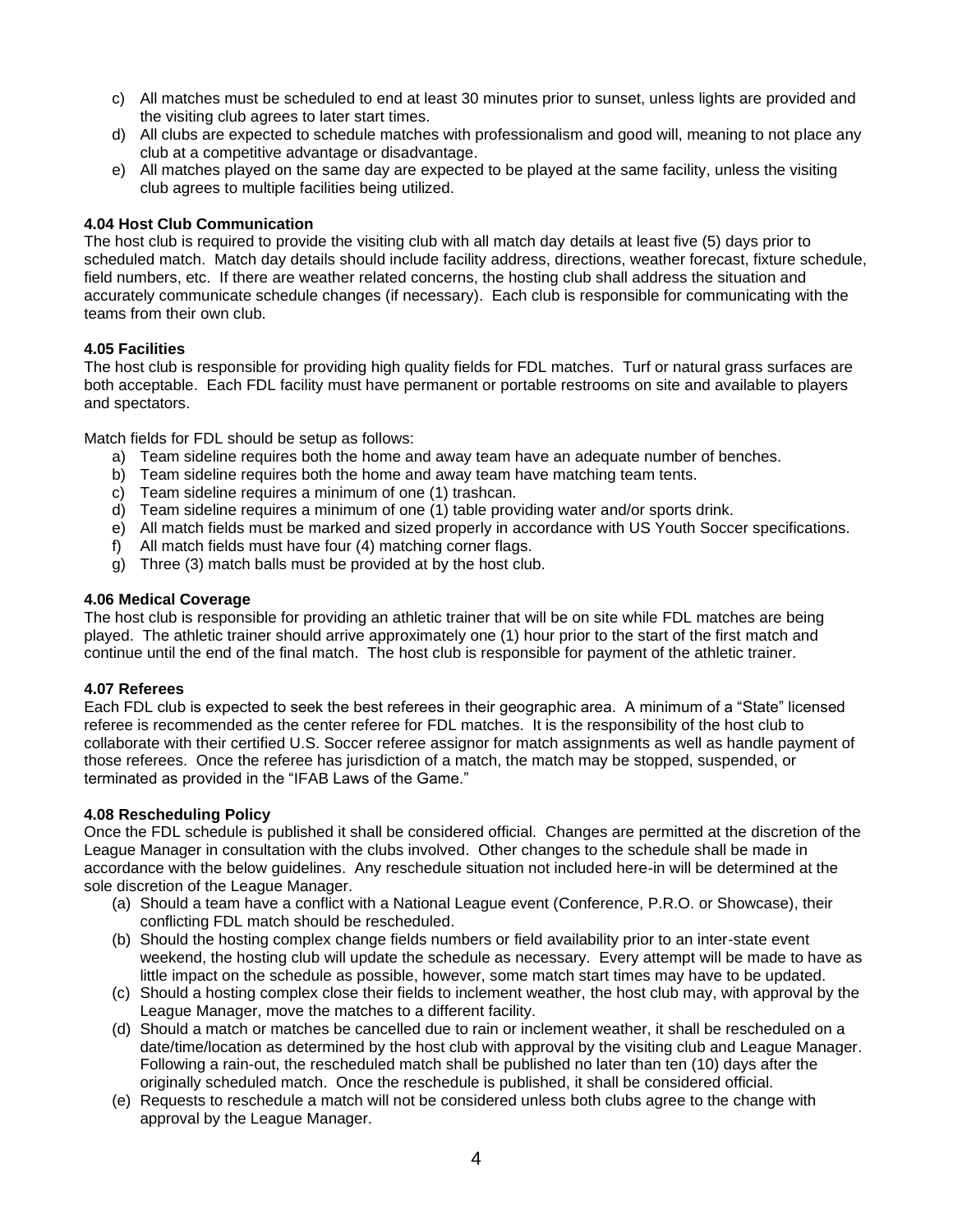# **4.09 Emergency Match Management Procedures**

On an emergency basis, the League Manager reserves the right to impose emergency Match Management Procedures. These procedures shall be limited to those items that are necessary, in the sole opinion of the League Manager, in order for a match to be played. Such procedures could include, but are not limited to, the following.

- (a) Shortening match lengths or half time due to inclement weather, lack of light, or other extraordinary circumstances.
- (b) Moving a match to earlier or later in a day.
- (c) Establishing additional match day(s) due to excessive rain-outs.
- (d) Approving the use of less than a 3-man referee crew or approving use of a "club" linesman.
- (e) Approving an alternate method to validate eligible players.

# **SECTION 5. FDL – STANDINGS**

## **5.01 Earning Points in Matches**

Points earned in the FDL will be in accordance with National League Conference Rules. The standings of teams within the FDL will be based upon the number of points earned from each match. Teams earn points as follows: 3 points for a win; 1 point for a tie; and no points for a loss.

## **5.02 Forfeits**

A forfeited match will be scored as a 1-0 win for the opponent. A team forfeiting any match shall be dropped from the FDL at the discretion of the League Manager following a review of the incident resulting in any Forfeits. Should a team be dropped, all scores for that team in the seasonal year schedule shall be recorded as a 1-0 win for the opponent. In addition, a team that forfeits one of more matches may be subject to further sanctioning including but not limited to a fine, become ineligible to advance to National League P.R.O., or be suspended from FDL or the Conference. The League Manager, after consultation with the NL Management Group, shall determine any additional sanctioning.

# **SECTION 6. FDL – NATIONAL COMPETITIONS**

## **6.01 Advancement to US Youth Soccer Southern Regional Championships**

The top team of each 13U-17U and 19U gender age group in FDL will qualify for 2022 Southern Regional Championships that same seasonal year as the FDL representative. To be eligible for advancement to the 2022 Southern Regional Championships, the qualified FDL team must have participated in their state association's State Cup competition. Should a team qualify for the Southern Regional Championships through both the FDL and State Cup competition, the team will advance to Southern Regional Championships as the FDL representative.

## **6.02 Qualification into National League P.R.O.**

The top 2 teams in each 13U-17U gender age group, by points/tiebreakers, from FDL shall receive an automatic invitation into the National League P.R.O. (national tier) the next seasonal year in the team's rising gender age group. All automatic qualifying and open slots are subject to the approval of the National League Management Group.

## **6.03 National League Showcase Series Requirement**

Teams understand that all 15U-17U teams competing in FDL during the 2021-22 season must attend a minimum of one (1) USYS National Showcase Series event to retain their position in the 2022-23 FDL or any other USYS National League Conference.

This National League Showcase Requirement is not applicable to teams participating in National League P.R.O. for the 2021-22 seasonal year.

# **SECTION 7. FDL – RULES OF PLAY**

## **7.01 Applicable Rules and Laws of the Game**

Matches will be played under the applicable policies and rules of the National League and US Youth Soccer. Teams are responsible for obtaining and abiding by the IFAB Laws of the Game as they govern play subject to the modifications noted in the National League Conference Rules.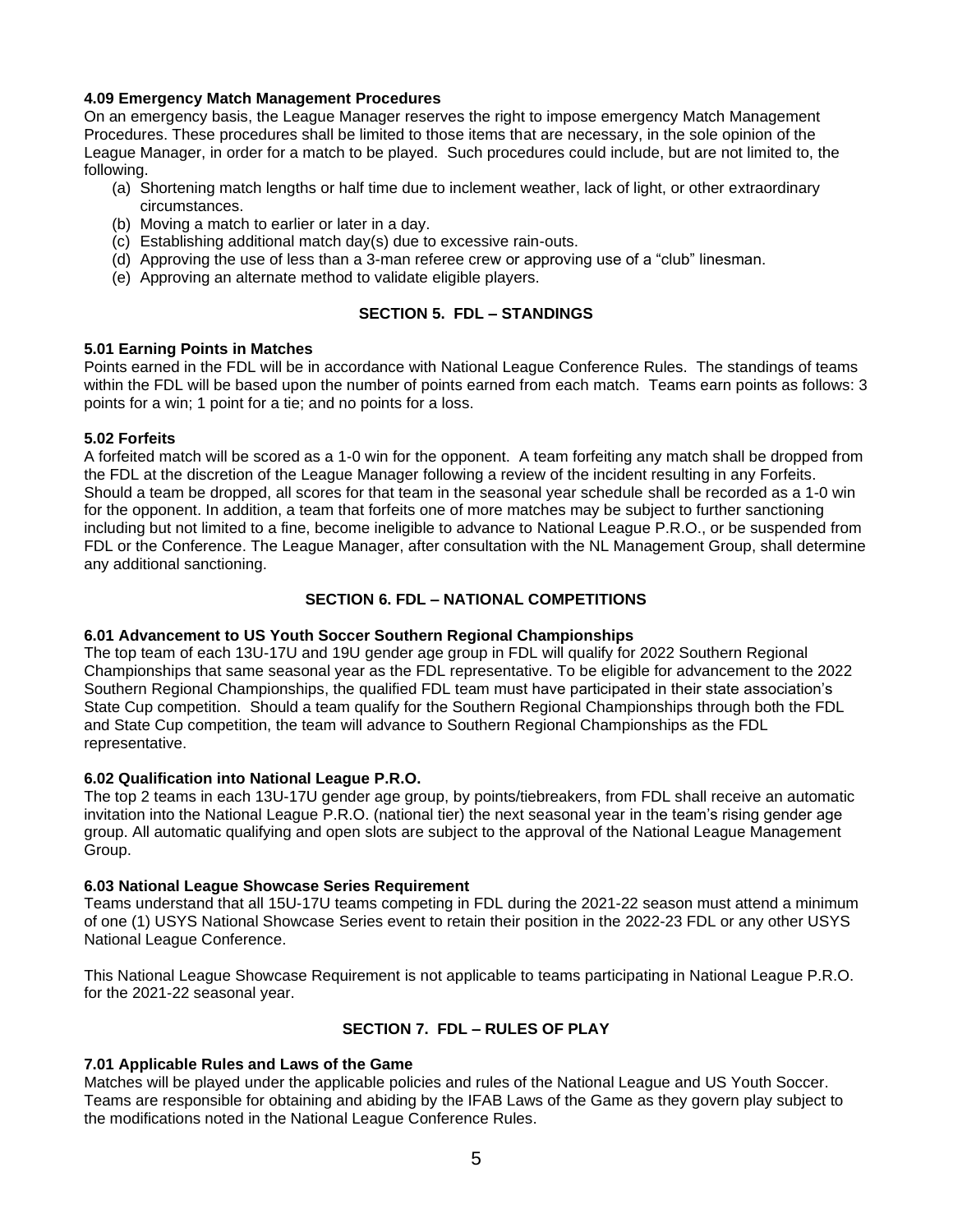# **7.02 Substitutions**

15U-19U FDL matches will operate under the FIFA-7 players "per half" substitution system (limited substitution). Once replaced, players cannot re-enter the game during that half of play. If a player is removed from the match and no substitute enters the match for the player (team plays short), the original player may reenter the match at any point during the match if the referee signals for the player's reentry. The 13U and 14U age groups will operate unlimited substitutions.

During a match is that is part of a Conference event using neutral Health Care Professionals (HCP) or neutral Athletic Trainer Certified (ATC) to monitor the fields, if a player is suspected of suffering a head injury, such player may be substituted for evaluation. The substitution for the evaluation of a concussion/head injury will not count towards the team's total allowed substitutions in a half. However, the team must have at least one substitution available to implement this temporary substitution.

If the player is deemed by the neutral HCP or neutral ATC to not have been diagnosed as having a possible concussion, the player may re-enter the game at any stoppage of play and must replace the original substitute. This head injury evaluation substitution will not count as a used substitution in the half. Furthermore, the temporary substitute will be able to re-enter the game in that half at a later time. If the player is not cleared to return to play by the HCP or ATC, the replacement player will no longer be considered a temporary substitute and the team will be charged a substitution.

## **7.03 Match Length**

Each FDL match length will be in accordance with National League Conference Rules. The League Manager will have discretion to shorten match lengths in cases of extraordinary circumstances.

# **7.04 Team Uniforms**

Team Uniforms must be in accordance with National League Rules. Every team in the FDL must have two (2) sets of jerseys and socks. The expectation is for the Home Team (host club) to wear their lighter/white colored jersey and socks, while the Visiting Team (visiting club) to wear their darker colored jersey and socks. If, in the opinion of the Referee, a team color conflict exists, the Visiting Team should change.

Every player on the field must have a unique number (from the rest of the team) affixed on the back of their jersey, with the exception of goalkeepers. Goalkeeper jersey numbers are optional, but if a number is affixed, it must be a unique number (from the rest of the team). Taped numbers will not be allowed.

US Youth Soccer, National League, or other US Youth Soccer related logos/patches are allowed on uniforms, in addition to the team name, team sponsor, or shirt manufacturer. No other patches/logos are permitted without the written approval of the League Manager.

## **7.05 FDL Protocol for Send Offs and Dismissals**

Protocols for send offs and dismissals shall be in accordance with National League Conference Rules. Should a player be sent off from a FDL match, the designated area for the ejected player shall be the Team Bench Area and will remain there under the supervision of the player's Coach. If the sent off player cannot be controlled by the Coach, the Referee may require the removal of the player from the entire field area. If such player is removed from the field area, the Coach must designate a parent or Team Official to supervise the player away from the field area.

## **7.06 Team Coaches**

Coaches of teams within FDL should have obtained a US Soccer National D License or the United Soccer Coaches equivalent (National Diploma) level of coaching education. All coaches and team officials in the Team Bench Area must have proper credentials issued by their State Association.

# **SECTION 8. FDL – REFEREES**

## **8.01 Three Person System**

FDL matches shall be officiated in accordance with National League Conference Rules. The League Manager may, in extreme circumstances, approve exceptions to the use of the three-person system.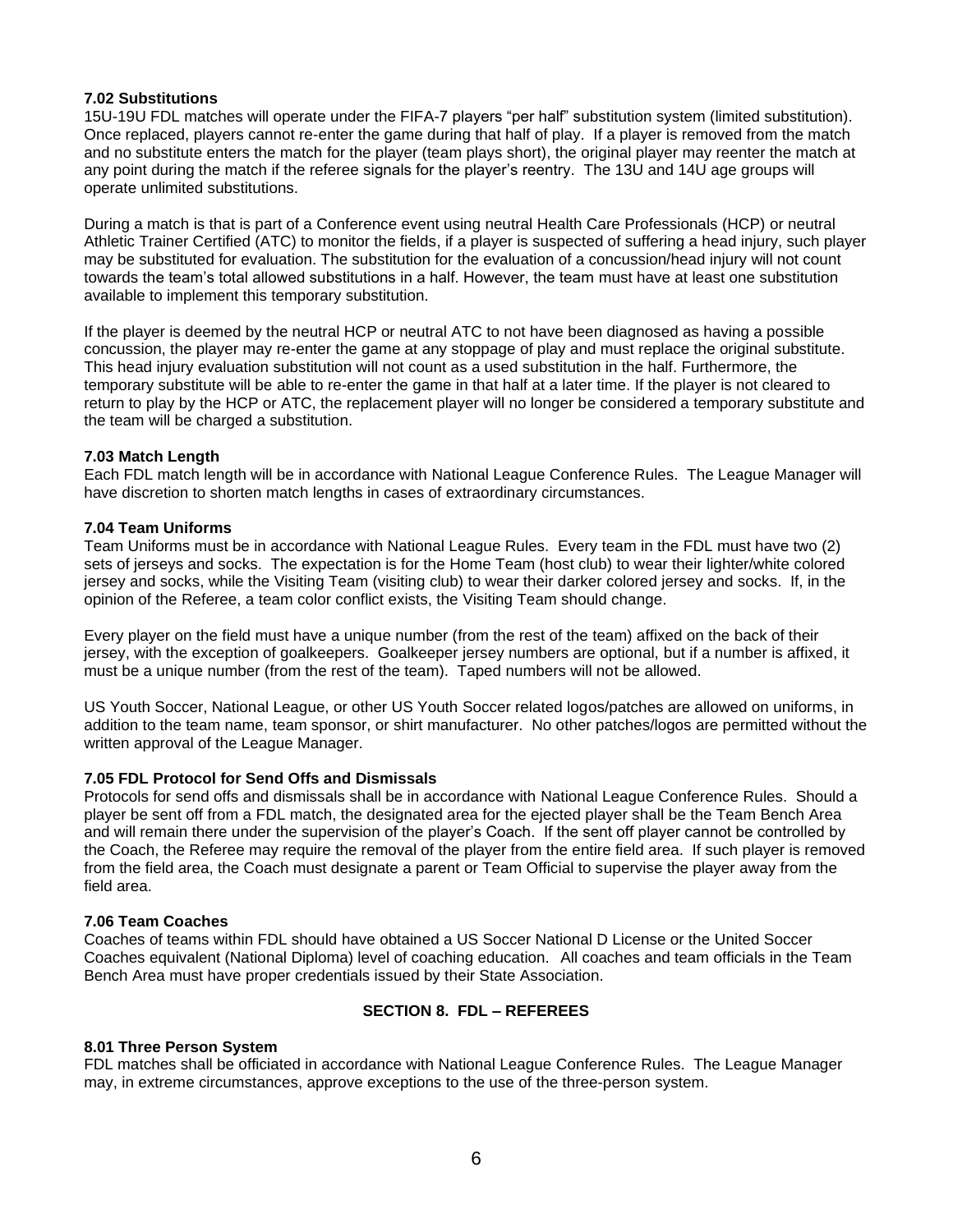## **8.02 Referee Assignor**

The hosting club will determine which referee assignor will assign each event hosted by their club. Referee assignors must be a certified U.S. Soccer assignor. The referee assignor shall be paid by the hosting club.

# **8.03 Payment of Referees**

Referee and Assistant Referees will be paid by the hosting club, unless otherwise agreed to by both clubs.

# **8.04 Filing of Referee Match Report**

Prior to each FDL match, the host (home) team shall present a GotSport "Match Card" to the Referee, which shall serve as the Official Match Day Line-Up Card prior to the game and the official Match Report following the completion of the game.

Following the completion of each FDL match, the Referee shall accurately report all scores and cards issued onto the selected Match Report. Once the scores and cards issued are written on the Match Report, it should be presented to both coaches for their signature. It is recommended that each team take a picture of the final Match Report for their own records. The Referee shall then submit the Match Report to host club or referee assignor, who will in turn submit to the League Manager.

If a player is sent off for Violent Conduct, Spitting, or Abusive Language, a U.S. Soccer Supplemental Report must be filled out and submitted to the referee assignor with the Match Report. Additionally, a U.S. Soccer Supplemental Report must be filled out and submitted to the referee assignor for situations involving Referee Abuse or Referee Assault. The referee assignor or host club shall submit all reports to the League Manager.

# **SECTION 9. FDL – MATCH DAY PROCEDURES**

## **9.01 Match Day Procedures**

The FDL Match Day Procedures apply to all matches played in the FDL, unless otherwise instructed by the League Manager.

# **9.02 Team Match Day Line-Up Card**

The GotSport generated Match Card shall be the official Team Line-Up for FDL. The Match Card for each Conference match should be printed no earlier than 24 hours prior to the scheduled start of that match. This timing will ensure the most accurate information for each Team Line-Up. The eighteen (18) eligible players (inclusive of both primary and club pass players) should be listed on the Match Card no later than Friday at 12pm CT prior to a FDL weekend of play, or in the case of a weeknight match, no later than 24 hours prior to the weeknight match.

# **9.03 Match Day Line-Up Players**

The Team Match Day Line-Up Card must include the eighteen (18) eligible players (inclusive of both primary and club pass players) a team will use in a FDL match. Should more than eighteen players appear on the card, the Coach or Team Official must manually strike through the players that will not participate (prior to check-in by the referee) for a maximum of eighteen (18) eligible players.

## **9.04 Club Pass Roster**

Any Club Pass Players must be listed on the Club Pass Roster and Match Day Line-Up Card to be eligible to participate. A Primary or Club Pass Player may only appear on one (1) FDL Primary Roster/Club Pass Roster in an age group during the Conference season. The maximum Club Pass Roster for a FDL team is 30 minus the number or primary rostered players (i.e. a team with 18 rostered players has a Club Pass Roster maximum of 12).

## **9.05 Team/Player Check-In**

Prior to the start of a FDL match, the home team shall present the referee with the copy of the Team Match Day Line-Up Card (GotSport Match Card). In addition, each team shall present their properly prepared US Youth Soccer Player Passes to the referee. GotSport electronic player passes that are properly prepared shall be allowed for FDL matches.

The Referee shall check-in each team's players using both the Match Day Line-Up Card and the US Youth Soccer Player Passes. Only a maximum of eighteen (18) players may be checked in for a FDL match. Any